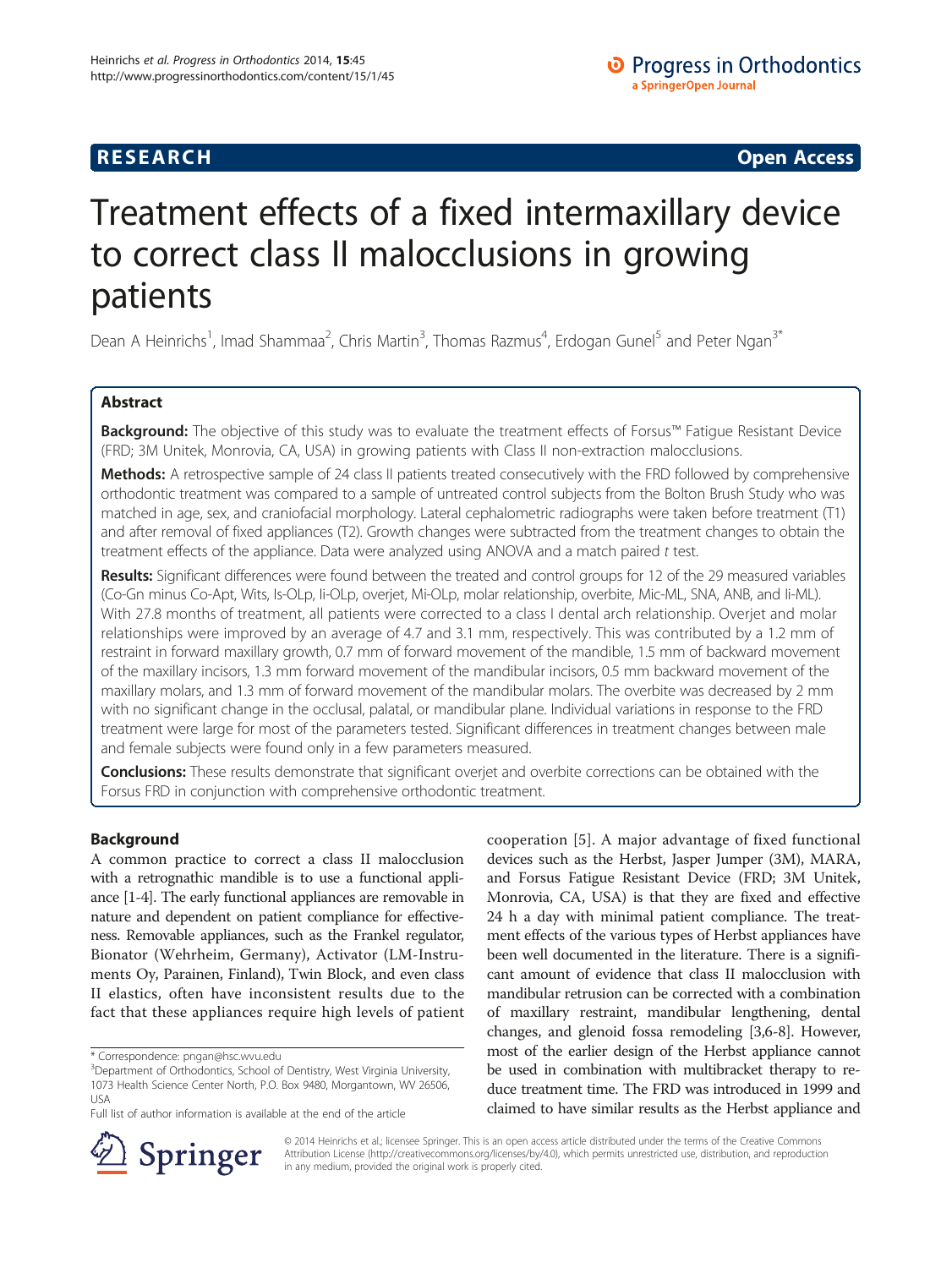<span id="page-1-0"></span>Class II elastic treatment [[9\]](#page-11-0). It was also recommended as an acceptable substitute for Class II elastics for noncompliant patients [\[10\]](#page-11-0). The original appliance consisted of a NiTi spring bar with a transparent plastic coating. The spring can be attached, via its bent ends, to bands and archwires of the fixed orthodontic appliance [[11](#page-11-0)]. The FRD is a more refined appliance to eliminate the limited movement of the other class II correctors and also the fatigue factor. The compression spring has a threepart telescoping assembly to allow enough freedom of jaw opening. The issue of fatigue fracture was addressed in the spring design based on engineering principles. Several studies have evaluated the dental and skeletal short-term effects of comprehensive fixed appliance treatment combined with the FRD in class II patients. Few studies have compared with a control sample to evaluate the exact mechanism of the appliance [[10-16\]](#page-11-0). The objective of this study was to investigate the cephalometric changes of 24 patients treated with FRD in conjunction with comprehensive orthodontic treatment and compared to untreated subjects who were matched in age, sex, and craniofacial morphology.

## Methods

This is a retrospective study composed of 56 consecutively treated patients treated with the Forsus FRD in conjunction with fixed orthodontic appliances from the office of one of the authors (I.S.). The study received approval from the Institutional Review Board of West Virginia University (H-21973). The approval was also granted from one of the authors (I.S.) for the use of orthodontic records from his office. The following inclusion criteria was used to obtain the sample: Patients in the late mixed or early permanent dentition with class II division 1 malocclusion who required FRD and comprehensive non-extraction orthodontic treatment with fixed appliances; no history of orthodontic treatment before the initial radiograph, acceptable quality radiographs for both time points, and remaining growth potential as confirmed by Cervical Vertebral Maturation index (CVM). Exclusion criteria included poor quality radiographs, missing radiographs for either time point, or no remaining growth potential as confirmed by CVM. The final sample size consisted of 24 patients (9 females and 15 males). The control group consisted of subjects from the Bolton-Brush study with no history of orthodontic treatment and was matched in age, sex, and craniofacial morphology with the experimental subjects.

The initial lateral cephalometric radiographs of the treatment subjects ( $n = 24$ ) were taken 1 year prior to the start of treatment (T1) with an average age of  $10.7 \pm$ 1.5 years. The post-treatment lateral cephalometric radiographs were taken on an average 2.7 months after removal of fixed and Forsus appliances (T2) with an average age of  $14.5 \pm 1.2$  years. Therefore, the average treatment time was 27.8 months, and the average time between the two radiographs was 3.8 years. The CVM for each patient was determined in the manner as described by Baccetti et al. [[17](#page-11-0)]. The average CVM stage at T1 was 1.8. The average CVM stage at T2 was 4.9. This means that the initial pretreatment radiograph was taken before the peak of the pubertal growth spurt which is associated with the CVM stage 3, and the final radiograph was taken after the peak of the pubertal growth spurt. Therefore, the treatment group entered their peak pubertal growth spurt between the T1 and T2 radiographs.

For the control subjects  $(n = 24)$ , the first radiograph from the Bolton Brush Study (t1) was taken at an average age of  $10.3 \pm 1.1$  years, and the second radiograph was taken at  $14.7 \pm 1.5$  years. No significant differences were found between the treatment and control groups for any of the time periods.

#### Pretreatment craniofacial morphology

The pretreatment craniofacial morphology of the treated and control groups was compared to determine if any statistically significant differences were present before treatment with the Forsus FRD and fixed orthodontic appliances (Table 1). Seven out of 29 variables were found to be significantly different between the two groups. The wits, overjet, and molar relationship were larger in the treated as compared to the control group, indicating that the treated group had a more severe class II anteriorposterior skeletal discrepancy than the control group. The Is-NL and overbite were also larger, and Mic-ML was smaller in the treated group, indicating that the treated group had a deeper overbite with more maxillary incisor eruption and less mandibular molar eruption. Overall, the pretreatment morphology between the treatment and control groups were quite similar.

#### Appliances for class II correction

The upper and lower molars were banded with Unitek 0.022 slot MBT prescription bands. The upper first molar bands had an occlusal headgear tube which allowed the

|         |  | Table 1 Calculation of overjet and molar relationship |
|---------|--|-------------------------------------------------------|
| changes |  |                                                       |

| Overjet                 | Molar relationship            |  |  |  |
|-------------------------|-------------------------------|--|--|--|
| Skeletal contributions  | Skeletal contributions        |  |  |  |
| 1. OLp-Apt              | 1. OLp-Apt                    |  |  |  |
| 2. OLp-Pg               | 2. OLp-Pg                     |  |  |  |
| Dental contributions    | Dental contributions          |  |  |  |
| 3. Is-OLp minus OLp-Apt | 3. Ms-OLp minus OLp-Apt       |  |  |  |
| 4. li-OLp minus OLp-Pa  | 4. Mi-OLp minus OLp-Pq        |  |  |  |
| Overjet correction      | Molar relationship correction |  |  |  |
| Sum of 1, 2, 3, and 4   | Sum of 1, 2, 3, and 4         |  |  |  |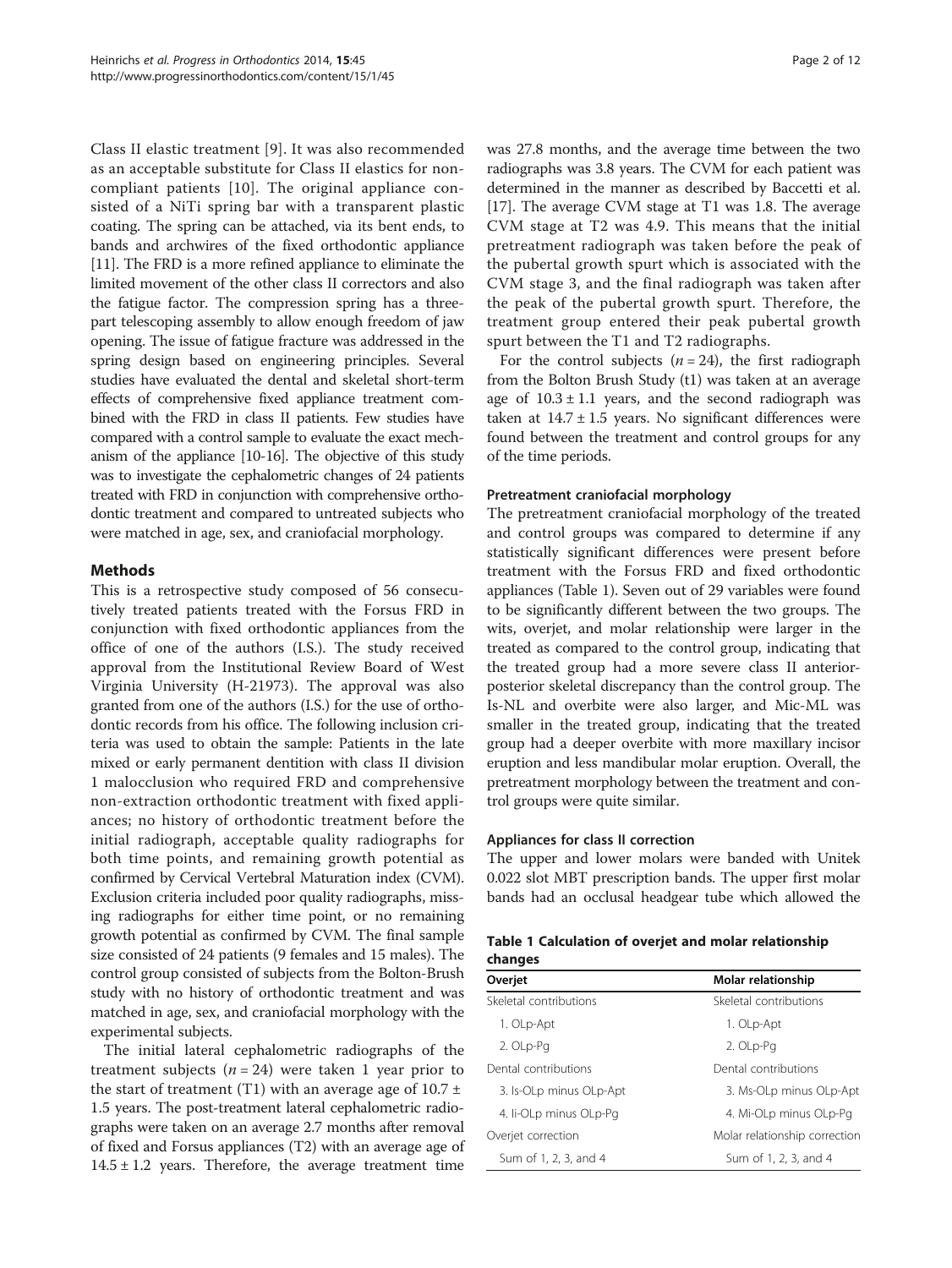engagement clip of the pushrod device to secure to it. The upper and lower second premolars to the second premolars were bonded using the Unitek Victory Series 0.022 slot Low Profile MBT brackets. The lower incisor brackets had a −6° inclination to help minimize the anterior proclination of the incisors which was a side effect of class II correction. The teeth were leveled and aligned using an archwire sequence of 0.014 NiTi,  $16 \times 22$  NiTi,  $16 \times 22$ stainless steel (SS), and  $19 \times 25$  SS. The FRD appliance was placed once the upper and lower arches were leveled and aligned and a  $0.019 \times 0.025$  SS wire was in place. The Forsus FRD with EZ clip was attached to the occlusal headgear tube on the upper first molar and the lower 19 × 25 SS wire between the lower first premolar and the lower canine. The maxillary and mandibular arches were colligated from the first molar to the contralateral first molar on a  $19 \times 25$  SS wire to minimize any unwanted proclination of the lower incisors, as per manufacturer's instructions. The Forsus FRD was then left in place for between 6 to 12 months with an average time of 9 months, depending on the severity of the malocclusion. Overcorrection with the Forsus FRD was achieved where possible to account for relapse. After Forsus FRD removal, the occlusion was finalized using the same  $19 \times 25$  SS wires and then all orthodontic appliances were removed. Once all the appliances were removed, the upper and lower teeth are retained with upper and lower Hawley retainers (Figure 1).

#### Cephalometric analysis

Tracings were performed by one operator using a #2 HB mechanical lead pencil (Zebra 0.5-mm lead, Edison, NJ, USA), an orthodontic protractor (3M Unitek), and 0.003 in matte cephalometric acetate tracing film (3M Unitek). A custom cephalometric analysis was performed as described by Gunay et al. [\[14\]](#page-11-0), Bjork [\[18\]](#page-11-0), and Pancherz [[19](#page-11-0)-[20\]](#page-11-0). The landmarks used are defined in Figures [2,3,4](#page-3-0). The measurement for each angular variable was performed by using a cephalometric protractor and was measured to the nearest 0.5°. The measurement for each sagittal and vertical measurement was performed with an electronic digital caliper (S225, Fowler, Boston, MA, USA) and measured to the nearest 0.1 mm. Analysis of the sagittal skeletal and dental changes was recorded along the occlusal plane (OLs) and to the occlusal plane perpendicular (OLp) from the first cephalogram, which formed the reference grid. The grid was then transferred to subsequent cephalograms by superimposing on the mid-sagittal cranial structure.

#### Calculation of overjet and molar relationship correction

To determine the amount of skeletal and dental contribution to the overjet and molar relationship correction, the amount of dental change in the maxilla and mandible was calculated as shown in Table [2](#page-4-0).

#### Data analysis

Normal quantile plots were used to check the assumption of normality. A matched paired  $t$  test was performed for each variable to identify the overall treatment effects of the fixed orthodontic appliances and the Forsus FRD appliance (Tx (T2 – T1)) minus (control (t2 – t1)). A level of significance of 0.05 was used in this study.

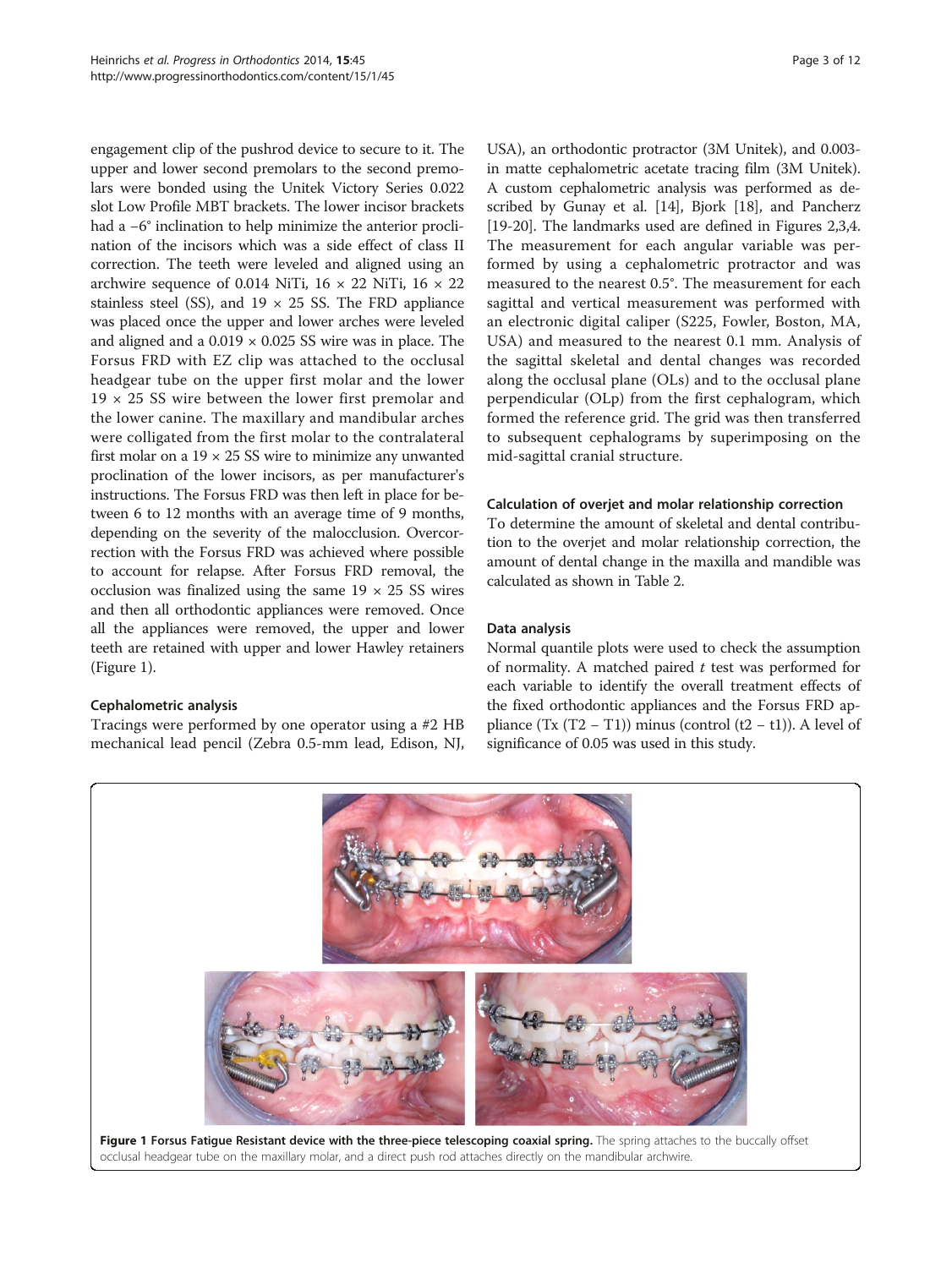<span id="page-3-0"></span>

#### Error study

For the cephalometric analysis, the error in locating, superimposing, and measuring the changes of the different landmarks by one examiner (intra-examiner error) was performed on cephalograms of ten randomly selected subjects. All cephalograms were recorded twice independently on two separate occasions with a 2-week interval



between. For all cephalometric variables, the differences between the measurements from the first and second tracings were compared for each individual at T1 and T2. A matched paired  $t$  test was performed to compare the two sets of measurements. A correlation coefficient was established for each variable at each time point to determine the degree of reliability (Table [3](#page-5-0)). Results show that the method of cephalometric analysis used in this study was determined to be reliable. This included the identification of landmarks, superimposition of radiographs, and the

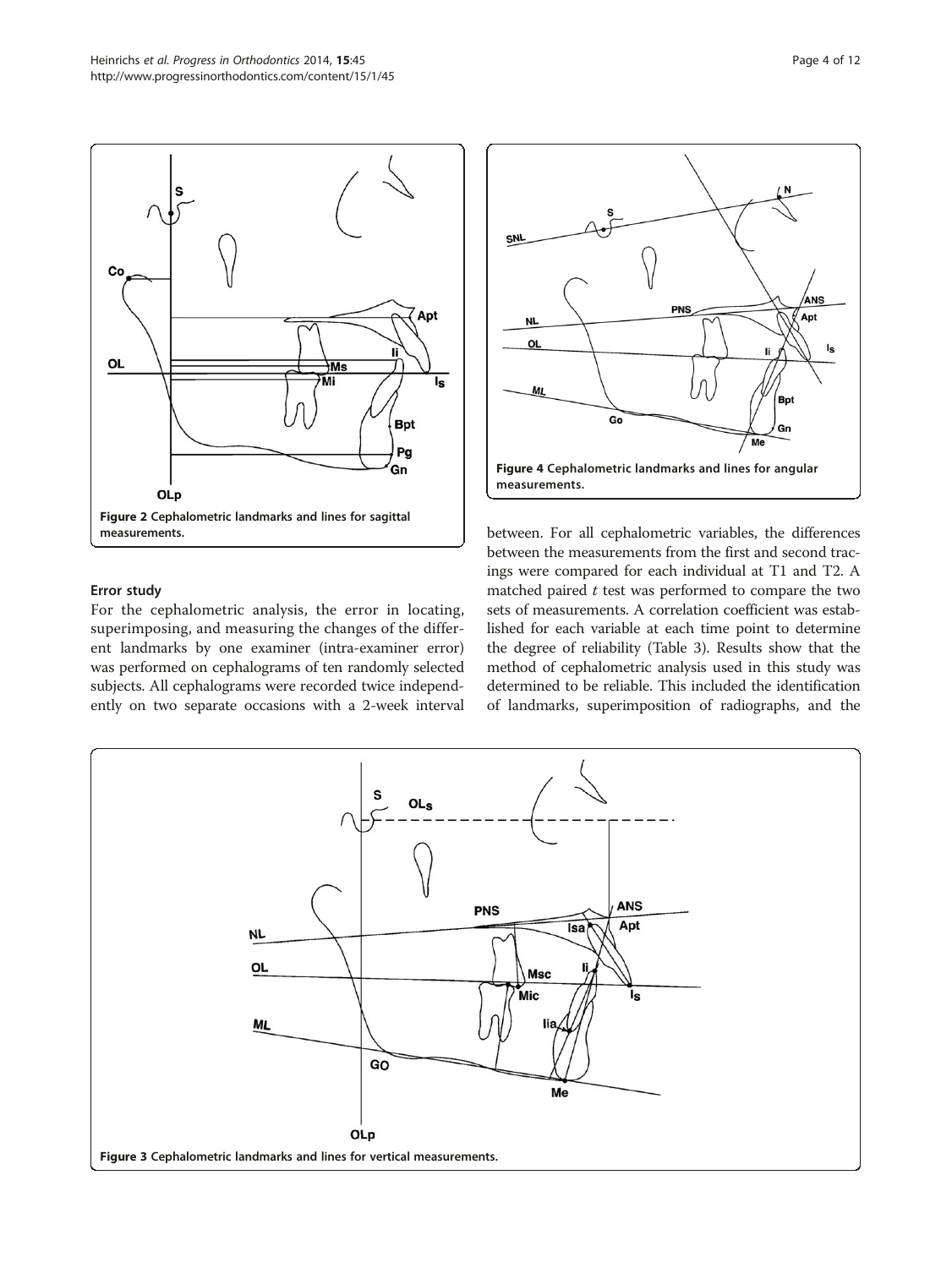| <b>Variables</b>        |              | T1            |             | T <sub>2</sub> |               |             |  |
|-------------------------|--------------|---------------|-------------|----------------|---------------|-------------|--|
|                         | Mean (first) | Mean (second) | Correlation | Mean (first)   | Mean (second) | Correlation |  |
| Sagittal                |              |               |             |                |               |             |  |
| 1. OLp-Apt              | 70.3         |               | 0.99        | 74.1           | 73.8          | 0.97        |  |
| 2. OLp-Pg               | 71.1         | 71.2          | 0.98        | 77.3           | 77.3          | 0.99        |  |
| 3. OLp-Co               | 10.5         | 10.2          | 0.99        | 12.3           | 12.6          | 0.98        |  |
| 4. Co-Apt               | 81.3         | 81.4          | 0.98        | 87.1           | 86.9          | 0.98        |  |
| 5. Co-Gn                | 98.5         | 98.1          | 0.99        | 108.6          | 108.9         | 0.99        |  |
| 6. Co-Gn minus Co-Apt   | 17.1         | 16.7          | 0.97        | 21.5           | 22.0          | 0.99        |  |
| 7. Wits                 | 1.5          | 1.6           | 0.97        | $-0.3$         | $-0.3$        | 0.98        |  |
| 8. Is-OLp               | 78.4         | 78.6          | 0.99        | 80.9           | 80.9          | 0.99        |  |
| 9. li-OLp               | 70.8         | 71.0          | 0.99        | 77.5           | 77.4          | 0.98        |  |
| 10. Overjet             | $7.7\,$      | 7.6           | 0.99        | 3.4            | 3.5           | 0.89        |  |
| 11. Ms-OLp              | 48.1         | 48.1          | 0.99        | 52.9           | 53.0          | 0.98        |  |
| 12. Mi-OLp              | 47.4         | 48.0          | 0.95        | 55.4           | 54.8          | 0.98        |  |
| 13. Molar relationship  | 0.8          | 0.1           | 0.90        | $-2.5$         | $-1.8$        | 0.79        |  |
| Vertical                |              |               |             |                |               |             |  |
| 14. OLs-Apt             | 29.1         | 28.7          | 0.99        | 32.5           | 32.4          | 0.98        |  |
| 15. ANS-Me              | 58.0         | 57.8          | 0.99        | 62.9           | 62.9          | 0.99        |  |
| 16. Is-NL               | 29.0         | 29.1          | 0.98        | 30.3           | 30.5          | 0.99        |  |
| 17. li-ML               | 36.2         | 36.2          | 0.99        | 37.7           | 37.9          | 0.99        |  |
| 18. Overbite            | 3.9          | 3.9           | 0.98        | 2.2            | 2.3           | 0.98        |  |
| 19. Msc-NL              | 18.7         | 18.6          | 0.98        | 21.7           | 21.6          | 0.99        |  |
| 20. Mic-ML              | 25.2         | 25.4          | 0.98        | 29.0           | 29.2          | 0.98        |  |
| Angular                 |              |               |             |                |               |             |  |
| 21. SNA                 | 81.6         | 82.0          | 0.97        | 81.5           | 81.3          | 0.98        |  |
| 22. SNB                 | 76.1         | 76.3          | 0.98        | 77.1           | 77.2          | 0.99        |  |
| 23. ANB                 | 5.6          | 5.7           | 0.95        | 4.4            | 4.1           | 0.96        |  |
| 24. SNL-NL              | 6.9          | 6.5           | 0.96        | 7.0            | 7.2           | 0.98        |  |
| 25. SNL-ML              | 34.0         | 34.3          | 0.99        | 33.3           | 33.1          | 0.99        |  |
| 26. SNL-OL              | 20.3         | 20.6          | 0.97        | 19.5           | 19.7          | 0.97        |  |
| 27. Is/NL               | 115.6        | 115.4         | 0.98        | 112.3          | 112.9         | 0.98        |  |
| 28. li/ML               | 92.2         | 91.5          | 0.99        | 96.3           | 95.8          | 0.99        |  |
| 29. Inter-incisal angle | 124.2        | 124.8         | 0.99        | 124.7          | 124.8         | 0.99        |  |

<span id="page-4-0"></span>Table 2 Correlation coefficients for all variables at T1 and T2

measurements taken at each time point. The correlations ranged from 0.79 to 0.99, which means that the method of data collection was reliable.

#### Results

#### Comparison of changes in the treated group (T2 − T1) vs. the control group (t2 − t1)

Treatment effects of the FRD were calculated by subtracting growth changes  $(t2 - t1)$  from treatment changes (T2 − T1). A total of 29 sagittal, vertical, and angular variables were evaluated for each group. Tables [4](#page-6-0) and [5](#page-7-0) compare the changes in the treatment group (T2 − T1) vs. the control group  $(t2 - t1)$  in the male and female subjects, respectively. Gender differences were found in six variables (Go-Gn minus Co-Apt; Is-OLp, Ii-ML, SNA, SNL-Olf, and Ii/ML).

Table [4](#page-6-0) shows the comparison of changes in the treatment group (T2 – T1) vs. the control group (t2 – t1) in the pooled subjects. Significant differences were found in 12 out of the 29 variables. The position of the maxillary base (OLp-Apt) came forward 3.9 mm in the treated group and 5.1 mm in the control group, resulting in a net 1.2 mm of restricted forward movement of the maxillary base  $(p < 0.1)$  by the FRD appliance. During 3.8 years of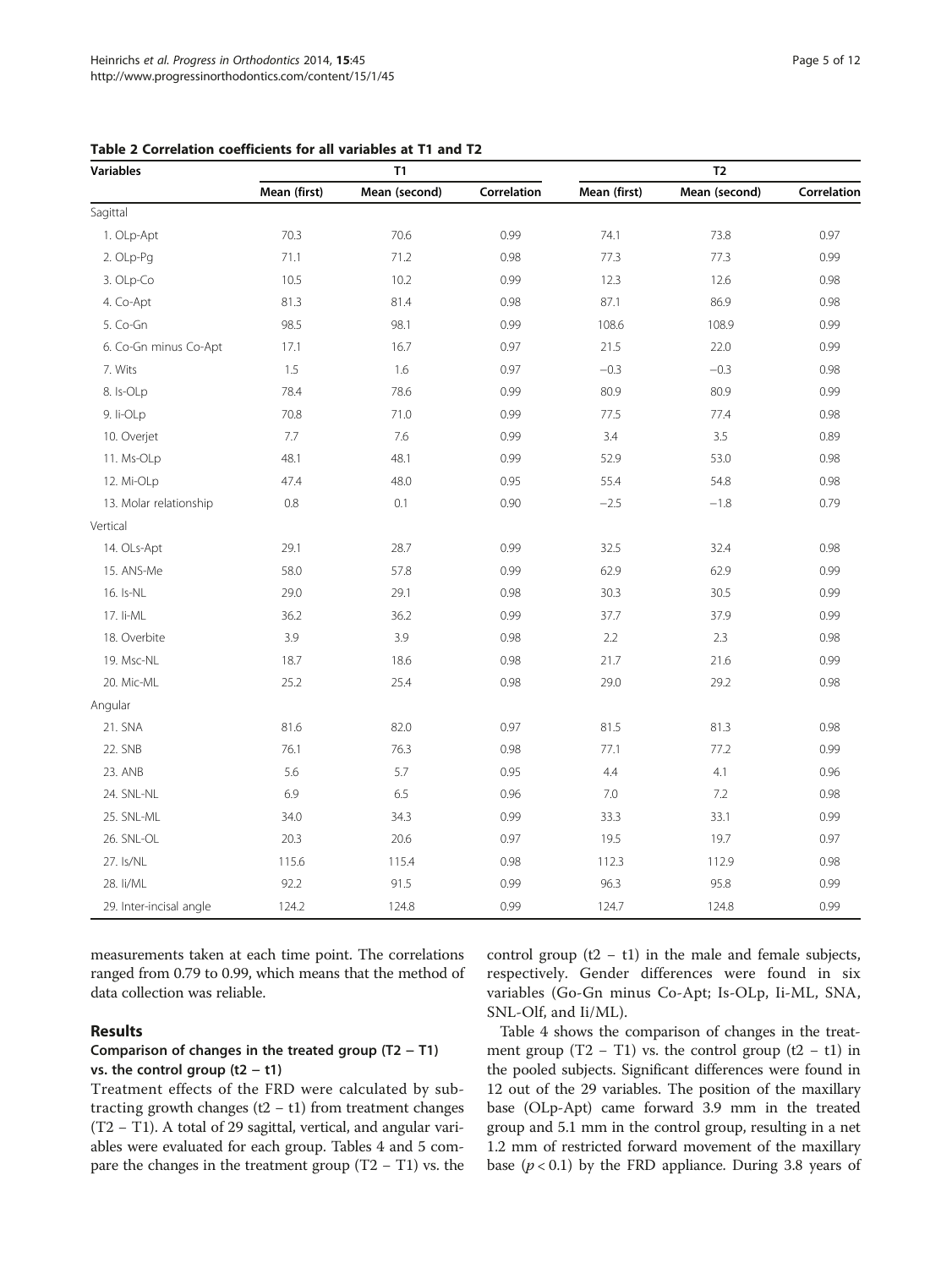|                     | J J<br>Pooled (males and females) |     |                |      |         |            |              |  |  |
|---------------------|-----------------------------------|-----|----------------|------|---------|------------|--------------|--|--|
|                     | Control                           |     | <b>Treated</b> |      |         |            |              |  |  |
| Variable            | Mean                              | SD  | Mean           | SD   | p value | Difference | Significance |  |  |
| Sagittal            |                                   |     |                |      |         |            |              |  |  |
| OLp-Apt             | 70.3                              | 4.2 | 70.9           | 4.5  | 0.6684  | 0.6        | <b>NS</b>    |  |  |
| OLp-Pg              | 73.9                              | 4.8 | 72.4           | 5.3  | 0.3286  | $-1.5$     | <b>NS</b>    |  |  |
| OLp-Co              | 10.0                              | 2.2 | 9.8            | 3.4  | 0.7782  | $-0.2$     | <b>NS</b>    |  |  |
| Co-Apt              | 80.7                              | 4.1 | 81.3           | 5.3  | 0.6852  | 0.6        | <b>NS</b>    |  |  |
| Co-Gn               | 99.7                              | 5.3 | 99.3           | 7.0  | 0.8091  | $-0.5$     | <b>NS</b>    |  |  |
| Co-Gn minus Co-Apt  | 19.0                              | 3.0 | 18.0           | 3.5  | 0.2948  | $-1.0$     | <b>NS</b>    |  |  |
| Wits                | 0.6                               | 1.7 | 1.8            | 1.9  | 0.0269  | 1.2        | $\ast$       |  |  |
| Is-OLp              | 77.2                              | 5.5 | 78.9           | 5.4  | 0.2925  | 1.7        | <b>NS</b>    |  |  |
| li-OLp              | 71.9                              | 4.8 | 71.1           | 4.8  | 0.5618  | $-0.8$     | <b>NS</b>    |  |  |
| Overjet             | 5.3                               | 1.6 | 7.8            | 2.9  | 0.0008  | 2.5        | $\ast$       |  |  |
| Ms-OLp              | 49.2                              | 3.8 | 48.8           | 4.7  | 0.7440  | $-0.4$     | ${\sf NS}$   |  |  |
| Mi-OLp              | 49.0                              | 4.3 | 47.5           | 4.6  | 0.2549  | $-1.5$     | <b>NS</b>    |  |  |
| Molar relationship  | 0.2                               | 0.9 | 1.3            | 1.8  | 0.0117  | 1.1        | $\ast$       |  |  |
| Vertical            |                                   |     |                |      |         |            |              |  |  |
| OLs-Apt             | 26.9                              | 2.3 | 30.2           | 5.7  | 0.0131  | 3.3        | $\ast$       |  |  |
| ANS-Me              | 59.0                              | 5.1 | 57.5           | 5.8  | 0.3620  | $-1.5$     | <b>NS</b>    |  |  |
| Is-NL               | 26.0                              | 2.6 | 28.5           | 3.1  | 0.0036  | 2.6        | $\ast$       |  |  |
| li-ML               | 35.4                              | 3.3 | 36.3           | 3.3  | 0.3720  | 0.9        | <b>NS</b>    |  |  |
| Overbite            | 3.1                               | 1.4 | 3.9            | 1.2  | 0.0255  | 0.8        | $\ast$       |  |  |
| Msc-NL              | 18.5                              | 2.0 | 18.6           | 2.1  | 0.8809  | 0.1        | <b>NS</b>    |  |  |
| Mic-ML              | 27.0                              | 2.4 | 25.5           | 2.4  | 0.0449  | $-1.5$     | $\ast$       |  |  |
| Angular             |                                   |     |                |      |         |            |              |  |  |
| SNA                 | 80.1                              | 2.8 | 81.1           | 3.1  | 0.2623  | 1.0        | <b>NS</b>    |  |  |
| SNB                 | 75.8                              | 2.9 | 75.9           | 2.6  | 0.8411  | 0.2        | <b>NS</b>    |  |  |
| ANB                 | 4.3                               | 1.3 | 5.1            | 1.8  | 0.0796  | 0.8        | <b>NS</b>    |  |  |
| SNL-NL              | 6.4                               | 2.9 | 7.2            | 3.0  | 0.3755  | 0.8        | <b>NS</b>    |  |  |
| SNL-ML              | 33.4                              | 4.8 | 32.8           | 5.9  | 0.6801  | $-0.7$     | <b>NS</b>    |  |  |
| SNL-Olf             | 19.9                              | 3.1 | 18.8           | 3.7  | 0.2901  | $-1.1$     | <b>NS</b>    |  |  |
| Is/NL               | 110.1                             | 5.0 | 110.9          | 22.4 | 0.8837  | 0.7        | <b>NS</b>    |  |  |
| li/ML               | 95.1                              | 6.0 | 93.7           | 6.7  | 0.4385  | $-1.5$     | <b>NS</b>    |  |  |
| Inter-incisal angle | 127.5                             | 7.5 | 125.2          | 11.7 | 0.4427  | $-2.3$     | <b>NS</b>    |  |  |

<span id="page-5-0"></span>Table 3 Comparison of the pretreatment craniofacial morphology in pooled subjects

 $* = p < .05$ .

treatment, the position of the mandibular base (OLp-Pg) came forward 7.3 mm in the treated group and 6.6 mm in the control, resulting in a net forward movement of 0.7 mm by the appliance ( $p < 0.5$ ). The difference between the effective maxillary and mandibular length (Co-Gn minus Co-Apt) was found to be significantly different between the treatment and control groups (1.9 mm,  $p < 0.009$ ). The position of the maxilla relative to the mandible along the functional occlusal plane (Wits) showed a significant difference of  $-2.7$  mm ( $p$  < 0.001). The position of the maxillary incisor (Is-OLp) came back −1.5 mm with the appliance  $(p < 0.02)$ , and the position of the mandibular incisors (Ii-OLp) came forward 1.3 mm after subtracting the growth ( $p < 0.02$ ). The overjet correction was corrected 4.6 mm after subtracting the growth  $(p < 0.0001)$ . The maxillary molar (Ms-OLp) moved back 0.5 mm with the appliance  $(p < 0.09)$ , and the mandibular molar (Mi-OLp) came forward 1.3 mm after subtracting the growth  $(p < 0.04)$ . The molar relationship was corrected 3.6 mm after subtracting changes due to growth  $(p < 0.0001)$ . Similar findings were observed with the male and female subjects that were analyzed separately (Tables [5](#page-7-0) and [6](#page-8-0)).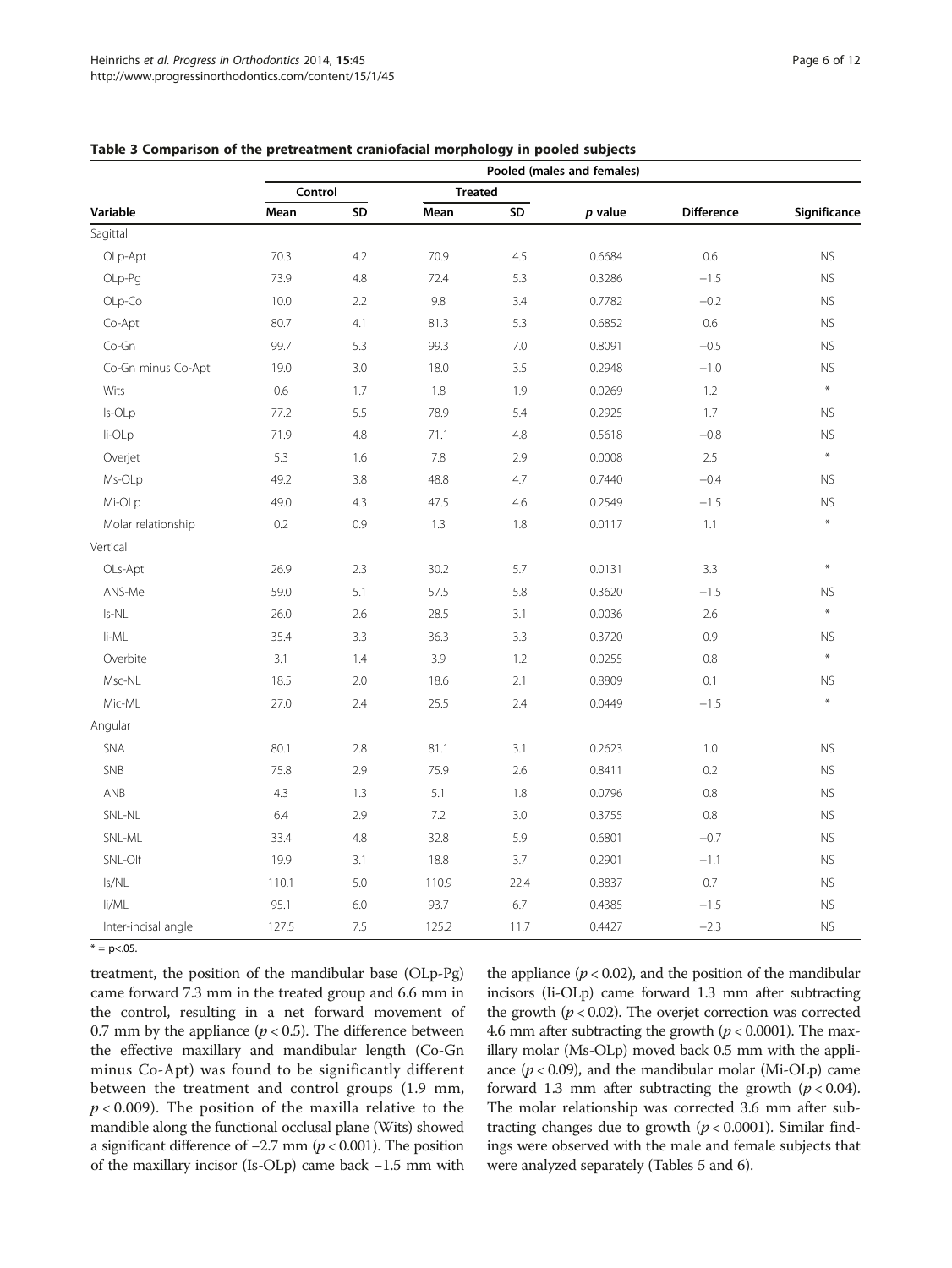|                     | Males               |     |        |                     |           |                   |              |  |
|---------------------|---------------------|-----|--------|---------------------|-----------|-------------------|--------------|--|
|                     | Control $(t2 - t1)$ |     |        | Treated $(T2 - T1)$ |           |                   |              |  |
| Variable            | Mean                | SD  | Mean   | SD                  | $p$ value | <b>Difference</b> | Significance |  |
| Sagittal            |                     |     |        |                     |           |                   |              |  |
| OLp-Apt             | 6.4                 | 2.4 | 4.2    | 2.7                 | 0.0814    | $-2.2$            | <b>NS</b>    |  |
| OLp-Pg              | 7.8                 | 3.9 | 8.0    | 4.2                 | 0.9110    | 0.2               | <b>NS</b>    |  |
| OLp-Co              | 0.2                 | 1.9 | 1.8    | 2.0                 | 0.1034    | 1.5               | <b>NS</b>    |  |
| Co-Apt              | 6.6                 | 3.1 | 5.9    | 2.8                 | 0.6072    | $-0.7$            | <b>NS</b>    |  |
| Co-Gn               | 9.9                 | 4.2 | 11.7   | 3.6                 | 0.3041    | 1.8               | <b>NS</b>    |  |
| Co-Gn minus Co-Apt  | 3.3                 | 1.6 | 5.9    | 2.2                 | 0.0148    | 2.5               | $\ast$       |  |
| Wits                | 0.3                 | 1.4 | $-2.0$ | 2.1                 | 0.0149    | $-2.3$            | $\ast$       |  |
| Is-OLp              | 7.0                 | 3.3 | 3.4    | 4.9                 | 0.0901    | $-3.6$            | <b>NS</b>    |  |
| li-OLp              | 7.1                 | 2.8 | 8.0    | 2.9                 | 0.5245    | 0.8               | <b>NS</b>    |  |
| Overjet             | $-0.1$              | 1.0 | $-4.6$ | 3.3                 | 0.0024    | $-4.5$            | $\ast$       |  |
| Ms-OLp              | 7.5                 | 4.1 | 5.3    | 3.4                 | 0.2058    | $-2.2$            | <b>NS</b>    |  |
| Mi-OLp              | 7.6                 | 4.0 | 9.4    | 3.6                 | 0.3090    | 1.8               | <b>NS</b>    |  |
| Molar relationship  | $-0.1$              | 1.2 | $-4.1$ | 2.2                 | 0.0003    | $-4.0$            | $\ast$       |  |
| Vertical            |                     |     |        |                     |           |                   |              |  |
| Ols-Apt             | 3.6                 | 1.3 | 3.0    | 2.0                 | 0.4281    | $-0.7$            | <b>NS</b>    |  |
| ANS-Me              | 5.6                 | 2.7 | 6.4    | 3.2                 | 0.5730    | $0.8\,$           | <b>NS</b>    |  |
| Is-NL               | 1.9                 | 1.2 | 1.4    | 2.0                 | 0.5925    | $-0.4$            | <b>NS</b>    |  |
| li-ML               | 4.0                 | 1.4 | 2.6    | 3.1                 | 0.2563    | $-1.5$            | <b>NS</b>    |  |
| Overbite            | 0.6                 | 1.9 | $-1.7$ | 1.2                 | 0.0029    | $-2.3$            | $\ast$       |  |
| Msc-NL              | 3.0                 | 1.2 | 3.2    | 1.8                 | 0.7906    | 0.2               | <b>NS</b>    |  |
| Mic-ML              | 3.3                 | 1.7 | 4.6    | 2.1                 | 0.1870    | 1.3               | <b>NS</b>    |  |
| Angular             |                     |     |        |                     |           |                   |              |  |
| SNA                 | 2.0                 | 1.4 | 0.2    | 1.3                 | 0.0075    | $-1.8$            | $\ast$       |  |
| SNB                 | 1.5                 | 1.5 | 1.8    | 1.5                 | 0.7032    | 0.3               | <b>NS</b>    |  |
| ANB                 | 0.5                 | 0.4 | $-1.6$ | 1.3                 | 0.0005    | $-2.1$            | $\ast$       |  |
| SNL-NL              | 0.5                 | 1.6 | $-0.8$ | 1.3                 | 0.0523    | $-1.3$            | <b>NS</b>    |  |
| SNL-ML              | $-0.4$              | 2.0 | $-1.9$ | 3.0                 | 0.2593    | $-1.4$            | <b>NS</b>    |  |
| SNL-Olf             | $-1.1$              | 3.9 | $-1.4$ | 2.2                 | 0.7791    | $-0.4$            | <b>NS</b>    |  |
| Is/NL               | $-0.8$              | 3.7 | 4.0    | 26.9                | 0.6504    | 4.8               | <b>NS</b>    |  |
| li/ML               | $-0.4$              | 3.3 | 3.7    | 5.1                 | 0.0622    | 4.2               | <b>NS</b>    |  |
| Inter-incisal angle | 2.4                 | 6.5 | $-0.2$ | 12.5                | 0.6054    | $-2.7$            | <b>NS</b>    |  |

## <span id="page-6-0"></span>Table 4 Comparison of changes in the treatment group (T2 − T1) vs. control group (t2 − t1) in the male subjects

 $* = p < .05$ .

For vertical changes, the overbite was decrease by 2.0 mm more in the treatment relative to the control group ( $p < 0.0001$ ), and the lower molar (Mic-ML) in the treatment group erupted 1.4 mm more in the treatment relative to the control group ( $p < 0.01$ ). Similar findings were observed with the male and female subjects that were analyzed separately (Tables [5](#page-7-0) and [6](#page-8-0)).

For angular changes, SNA was decreased 1.5° more in the treatment relative to the control group ( $p < 0.001$ ), and ANB was decreased 1.8° more in the treatment relative to the control group ( $p < 0.0001$ ). The inclination of the mandibular incisor (Ii/ML) was increased 4.5° more in the treatment relative to the control group ( $p < 0.0005$ ). Similar findings were observed with the male and female subjects that were analyzed separately (Tables [5](#page-7-0) and [6](#page-8-0)).

## Contributions to net overjet and net molar relationship corrections

Figure [5](#page-9-0) shows the net overjet correction after subtracting growth from treatment changes. The overjet was improved by an average of 4.7 mm. Of the correction, 1.9 mm (40%) was due to skeletal changes, and 2.8 mm (60%) of the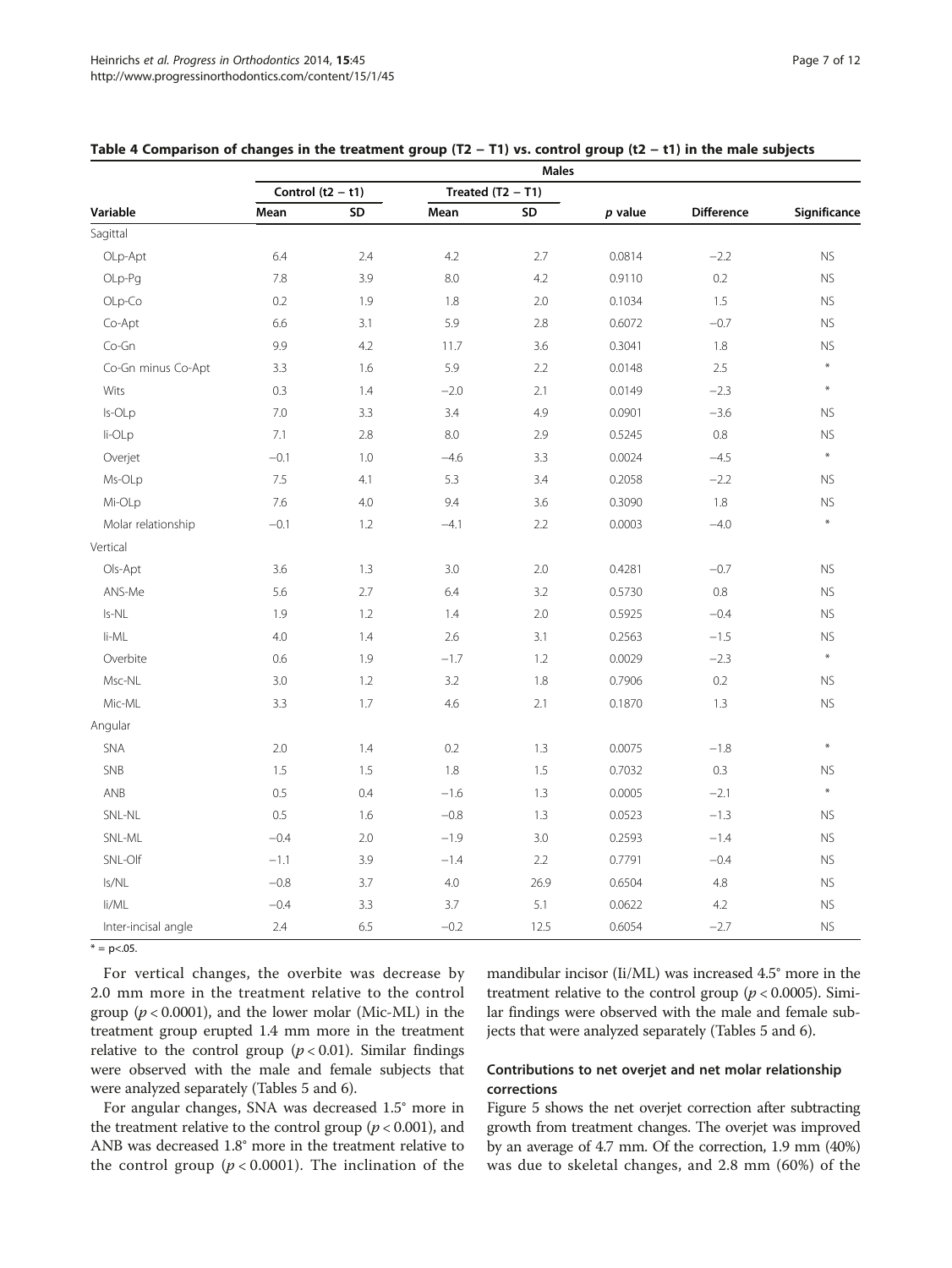|                     | <b>Females</b>      |     |                     |         |         |                   |              |  |
|---------------------|---------------------|-----|---------------------|---------|---------|-------------------|--------------|--|
|                     | Control $(T2 - T1)$ |     | Treated $(T2 - T1)$ |         |         |                   |              |  |
| Variable            | Mean                | SD  | Mean                | SD      | p value | <b>Difference</b> | Significance |  |
| Sagittal            |                     |     |                     |         |         |                   |              |  |
| OLp-Apt             | 4.5                 | 2.4 | 3.5                 | 2.0     | 0.2924  | $-1.0$            | <b>NS</b>    |  |
| OLp-Pg              | 6.1                 | 2.6 | 6.2                 | 3.2     | 0.9615  | 0.1               | <b>NS</b>    |  |
| OLp-Co              | 1.4                 | 1.6 | 1.0                 | 2.1     | 0.6330  | $-0.4$            | <b>NS</b>    |  |
| Co-Apt              | 6.0                 | 3.4 | 4.6                 | 3.8     | 0.3796  | $-1.4$            | <b>NS</b>    |  |
| Co-Gn               | 9.0                 | 3.5 | 8.2                 | 4.2     | 0.6021  | $-0.8$            | <b>NS</b>    |  |
| Co-Gn minus Co-Apt  | 3.1                 | 2.5 | 3.6                 | 1.8     | 0.5992  | 0.5               | <b>NS</b>    |  |
| Wits                | 0.6                 | 1.5 | $-2.6$              | 1.6     | 0.0001  | $-3.2$            | $\ast$       |  |
| Is-OLp              | 4.9                 | 2.1 | 2.2                 | 4.1     | 0.0452  | $-2.7$            | $\ast$       |  |
| li-OLp              | 4.8                 | 2.1 | 6.7                 | 3.1     | 0.0897  | 1.9               | <b>NS</b>    |  |
| Overjet             | 0.1                 | 1.5 | $-4.4$              | 2.2     | 0.0001  | $-4.6$            | $\ast$       |  |
| Ms-OLp              | 5.9                 | 1.9 | 3.9                 | 3.7     | 0.0933  | $-2.0$            | <b>NS</b>    |  |
| Mi-OLp              | 6.7                 | 2.4 | 8.2                 | 3.8     | 0.2419  | 1.5               | <b>NS</b>    |  |
| Molar relationship  | $-0.7$              | 1.1 | $-4.2$              | 1.4     | 0.0001  | $-3.5$            | $\star$      |  |
| Vertical            |                     |     |                     |         |         |                   |              |  |
| OLs-Apt             | 2.9                 | 1.9 | 2.6                 | 1.8     | 0.7111  | $-0.3$            | <b>NS</b>    |  |
| ANS-Me              | 4.4                 | 2.4 | 2.8                 | 3.1     | 0.1785  | $-1.6$            | <b>NS</b>    |  |
| Is-NL               | 1.5                 | 1.7 | 0.8                 | 1.8     | 0.3345  | $-0.7$            | <b>NS</b>    |  |
| li-ML               | 2.8                 | 1.5 | 0.5                 | 2.6     | 0.0143  | $-2.2$            | $\star$      |  |
| Overbite            | 0.0                 | 1.1 | $-2.0$              | 0.9     | 0.0002  | $-2.0$            | $\ast$       |  |
| Msc-NL              | 3.0                 | 1.7 | 1.6                 | 1.3     | 0.0537  | $-1.3$            | <b>NS</b>    |  |
| Mic-ML              | 2.3                 | 1.5 | 3.1                 | 1.4     | 0.2109  | $0.8\,$           | <b>NS</b>    |  |
| Angular             |                     |     |                     |         |         |                   |              |  |
| SNA                 | 1.4                 | 1.9 | 0.1                 | 0.9     | 0.0549  | $-1.4$            | <b>NS</b>    |  |
| SNB                 | 1.4                 | 1.3 | 1.5                 | $1.0\,$ | 0.7948  | 0.1               | <b>NS</b>    |  |
| ANB                 | 0.1                 | 1.4 | $-1.4$              | 1.0     | 0.0079  | $-1.5$            | $\ast$       |  |
| SNL-NL              | 0.1                 | 1.9 | 0.2                 | 2.7     | 0.8965  | 0.1               | <b>NS</b>    |  |
| SNL-ML              | $-0.8$              | 1.0 | $-1.1$              | 1.9     | 0.6728  | $-0.3$            | <b>NS</b>    |  |
| SNL-Olf             | $-2.4$              | 2.7 | 0.3                 | 2.0     | 0.0152  | 2.7               | $\ast$       |  |
| Is/NL               | 0.2                 | 2.8 | 0.8                 | 11.1    | 0.8564  | 0.5               | ${\sf NS}$   |  |
| li/ML               | $-0.6$              | 3.6 | 4.2                 | 3.9     | 0.0053  | 4.9               | $\star$      |  |
| Inter-incisal angle | 1.4                 | 5.6 | $-3.1$              | 10.0    | 0.1722  | $-4.5$            | <b>NS</b>    |  |

#### <span id="page-7-0"></span>Table 5 Comparison of treatment group (T2 − T1) vs. control group (t2 − t1) in the female subjects

 $* = p < .05$ .

correction was due to dental changes. This was a result of 1.2 mm of restraint in forward maxillary growth, 0.7 mm of forward movement of the mandible, 1.5 mm of backward movement of the maxillary incisors, and 1.3 mm forward movement of the mandibular incisors. Figure [6](#page-9-0) shows the net molar relationship correction. The molar relationship was corrected by an average of 3.7 mm. Of the correction, 1.9 mm (51%) was skeletal in nature, and 1.8 mm (49%) of the correction was dental in nature. This was a result of the skeletal changes above and 0.5 mm of backward movement of the

maxillary molars and 1.3 mm of forward movement of the mandibular molars. Figure [7](#page-10-0) shows the pitchfork analysis diagram to describe the net skeletal and dental contributions related to the overjet and molar relationship corrections.

## **Discussion**

In the present study, 24 patients were treated consecutively, utilizing identical appliance and force system by the same operator. A limitation of this study is that the sample was collected retrospectively. The methodology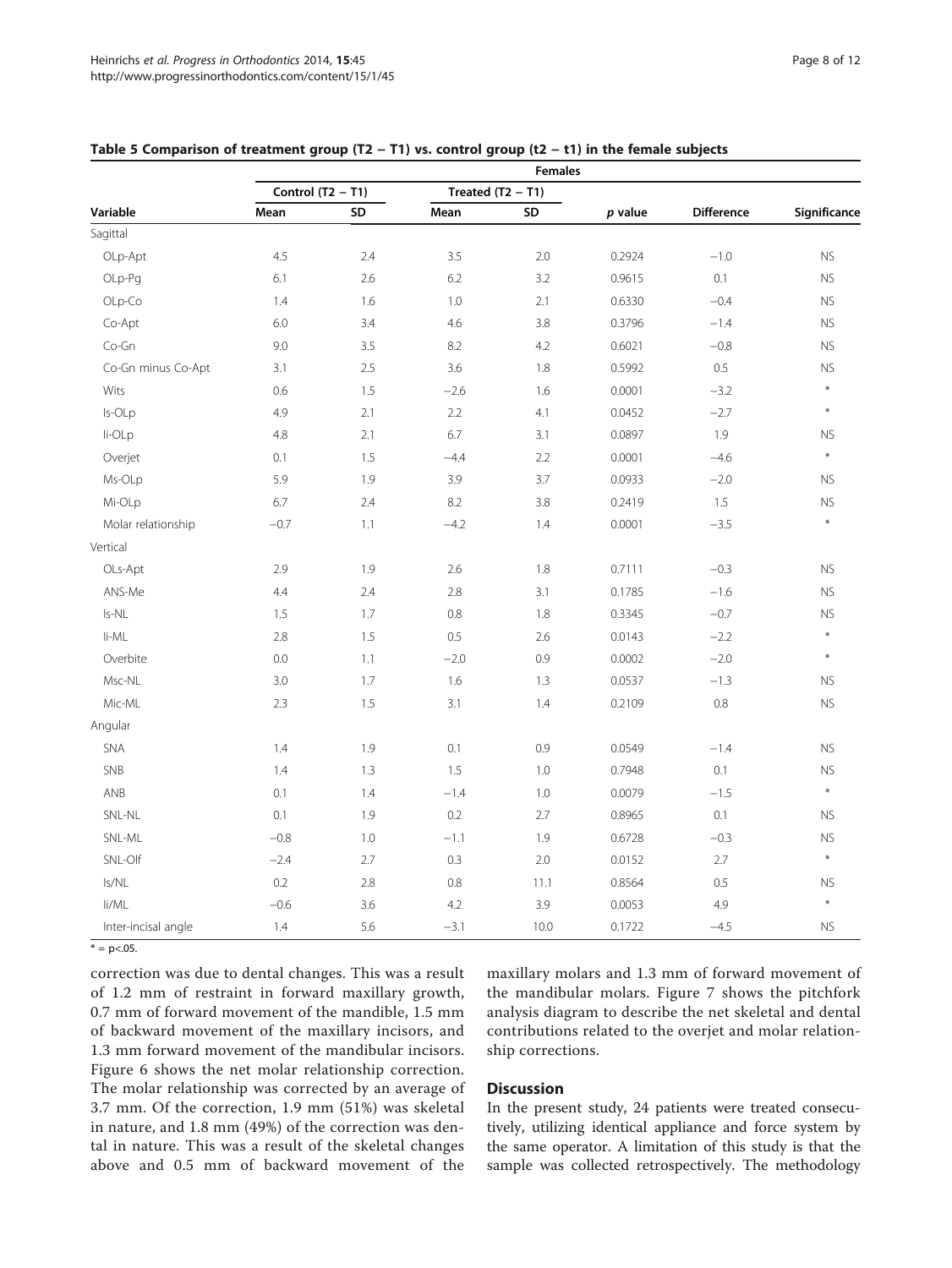|                     | Pooled (males and females) |     |         |                     |           |                   |              |  |
|---------------------|----------------------------|-----|---------|---------------------|-----------|-------------------|--------------|--|
|                     | Control $(t2 - t1)$        |     |         | Treated $(T2 - T1)$ |           |                   |              |  |
| Variable            | Mean                       | SD  | Mean    | SD                  | $p$ value | <b>Difference</b> | Significance |  |
| Sagittal            |                            |     |         |                     |           |                   |              |  |
| OLp-Apt             | 5.1                        | 2.5 | 3.9     | 2.4                 | 0.1148    | $-1.2$            | <b>NS</b>    |  |
| OLp-Pq              | 6.6                        | 3.1 | 7.3     | 3.9                 | 0.5216    | 0.7               | <b>NS</b>    |  |
| OLp-Co              | 1.0                        | 1.7 | 1.5     | 2.0                 | 0.4038    | 0.5               | ${\sf NS}$   |  |
| Co-Apt              | 6.2                        | 3.3 | 5.4     | 3.2                 | 0.4360    | $-0.8$            | <b>NS</b>    |  |
| Co-Gn               | 9.3                        | 3.7 | 10.4    | 4.1                 | 0.3453    | 1.1               | <b>NS</b>    |  |
| Co-Gn minus Co-Apt  | 3.1                        | 2.2 | 5.0     | 2.3                 | 0.0086    | 1.9               | $\star$      |  |
| Wits                | 0.5                        | 1.5 | $-2.2$  | 1.9                 | 0.0001    | $-2.7$            | $\ast$       |  |
| Is-OLp              | 5.6                        | 2.7 | 2.9     | 4.6                 | 0.0218    | $-2.6$            | $\ast$       |  |
| li-OLp              | 5.5                        | 2.5 | 7.5     | 3.0                 | 0.0212    | $2.0\,$           | $\ast$       |  |
| Overjet             | 0.1                        | 1.3 | $-4.5$  | 2.9                 | 0.0001    | $-4.6$            | $\ast$       |  |
| Ms-OLp              | 6.4                        | 2.8 | $4.8\,$ | 3.5                 | 0.0928    | $-1.6$            | <b>NS</b>    |  |
| Mi-OLp              | 7.0                        | 2.9 | 8.9     | 3.6                 | 0.0495    | $2.0\,$           | $\ast$       |  |
| Molar relationship  | $-0.5$                     | 1.2 | $-4.1$  | 1.9                 | 0.0001    | $-3.6$            | $\ast$       |  |
| Vertical            |                            |     |         |                     |           |                   |              |  |
| Ols-Apt             | 3.2                        | 1.7 | 2.8     | 1.9                 | 0.5570    | $-0.3$            | ${\sf NS}$   |  |
| ANS-Me              | 4.8                        | 2.5 | 5.1     | 3.6                 | 0.7537    | 0.3               | <b>NS</b>    |  |
| Is-NL               | 1.6                        | 1.6 | 1.2     | 1.9                 | 0.4031    | $-0.4$            | <b>NS</b>    |  |
| li-ML               | 3.2                        | 1.6 | 1.8     | 3.0                 | 0.0680    | $-1.4$            | <b>NS</b>    |  |
| Overbite            | 0.2                        | 1.4 | $-1.8$  | 1.1                 | 0.0001    | $-2.0$            | $\ast$       |  |
| Msc-NL              | 3.0                        | 1.5 | 2.6     | 1.8                 | 0.4641    | $-0.4$            | <b>NS</b>    |  |
| Mic-ML              | 2.6                        | 1.6 | 4.0     | 2.0                 | 0.0126    | 1.4               | $\ast$       |  |
| Angular             |                            |     |         |                     |           |                   |              |  |
| SNA                 | 1.6                        | 1.8 | 0.1     | 1.2                 | 0.0013    | $-1.5$            | $\ast$       |  |
| SNB                 | 1.4                        | 1.3 | 1.7     | 1.3                 | 0.5147    | 0.3               | ${\sf NS}$   |  |
| ANB                 | 0.2                        | 1.2 | $-1.5$  | 1.2                 | 0.0001    | $-1.8$            | $\ast$       |  |
| SNL-NL              | 0.2                        | 1.8 | $-0.4$  | 1.9                 | 0.2456    | $-0.6$            | <b>NS</b>    |  |
| SNL-ML              | $-0.7$                     | 1.4 | $-1.6$  | 2.6                 | 0.1634    | $-0.9$            | <b>NS</b>    |  |
| SNL-Olf             | $-2.0$                     | 3.1 | $-0.8$  | 2.2                 | 0.1382    | 1.2               | ${\sf NS}$   |  |
| Is/NL               | $-0.1$                     | 3.1 | 2.8     | 22.0                | 0.5489    | 2.9               | <b>NS</b>    |  |
| li/ML               | $-0.6$                     | 3.4 | 3.9     | 4.6                 | 0.0005    | 4.5               | $\ast$       |  |
| Inter-incisal angle | 1.7                        | 5.8 | $-1.3$  | 11.5                | 0.2744    | $-3.0$            | <b>NS</b>    |  |

<span id="page-8-0"></span>

|  |  |  | Table 6 Comparison of changes in the treatment group ( $T2 - T1$ ) vs. control group (t2 - t1) in the pooled subjects |
|--|--|--|-----------------------------------------------------------------------------------------------------------------------|
|--|--|--|-----------------------------------------------------------------------------------------------------------------------|

used increase the potential selection and proficiency biases of the study. The extra effort in matching the treatment group with an untreated control sample that was matched in age and craniofacial morphology allows growth to be subtracted from treatment changes in order to obtain the treatment effect of the appliance. However, the severity of class II malocclusion was not included in the criteria of selecting subjects. The average ANB of the treatment subjects was  $5.1^{\circ} \pm 1.8^{\circ}$  compared to the average ANB of the control subjects from the Bolton Brush Study which was  $4.3^{\circ} \pm 1.3^{\circ}$  (Table [1\)](#page-1-0).

Registration of the cephalograms was undertaken by the same examiner in order to reduce method error. The reference grid used in the evaluation of the sagittal changes made it possible to evaluate the skeletal and dental changes that occurred in the maxilla and mandible along the occlusal plane (OLs). Since all before and after treatment sagittal measurements were made with reference to the same reference plane (before treatment occlusal plane perpendicular (OLp), downward and backward rotation of the occlusal plane (OLs) which occurred during treatment would not affect the reference grid and bias the results.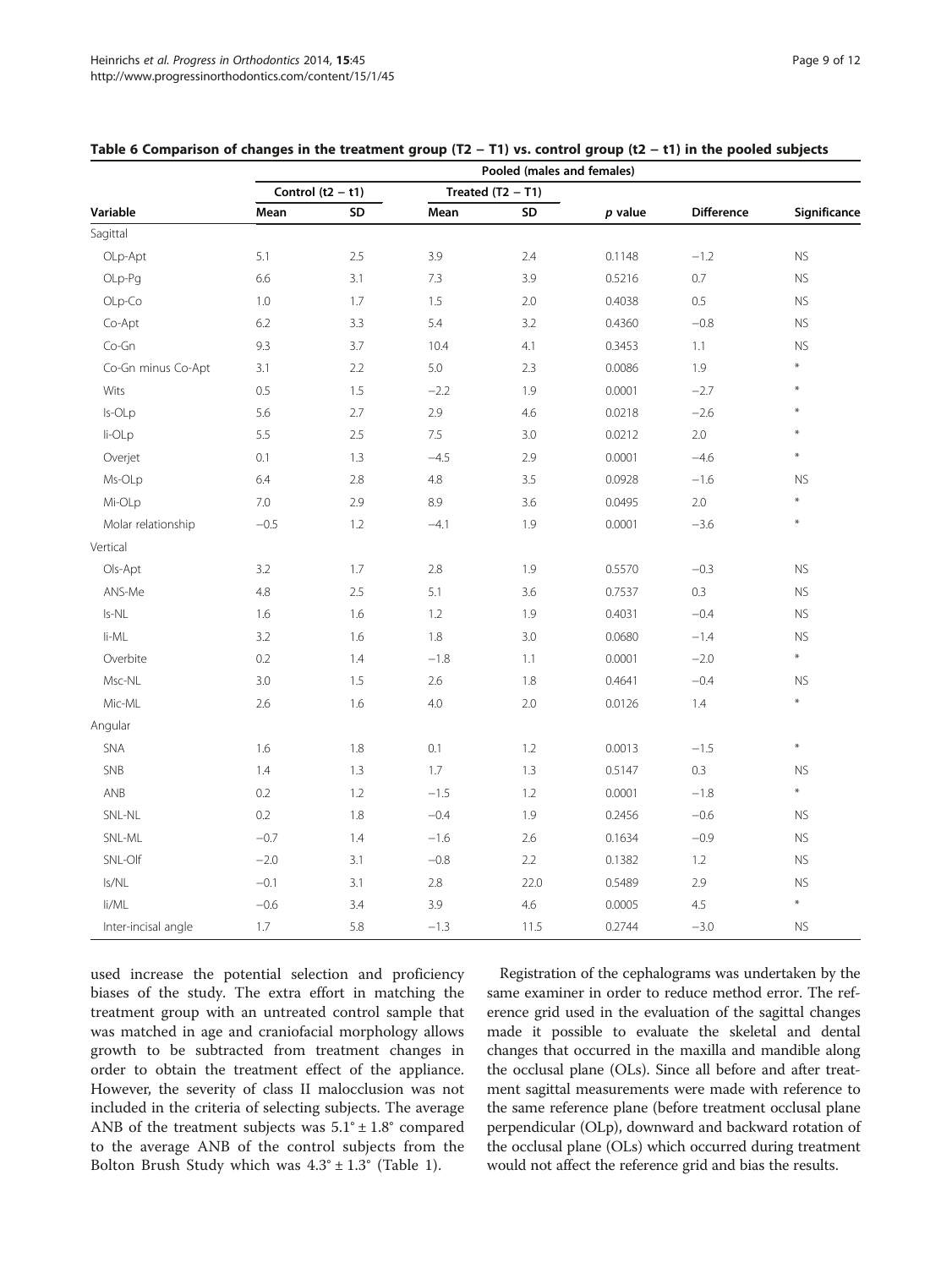<span id="page-9-0"></span>

In this study, the net overjet correction with an average treatment time of 27.8 months was 4.7 mm. Heinig and Goz found a 4.7-mm reduction in overjet with the Forsus Flat Spring (3M Unitek) [[12\]](#page-11-0). Karacay et al. found a 3.7-mm reduction in net overjet with the Forsus NiTi Flat Spring relative to an untreated control group [[11](#page-11-0)]. Jones et al. found a 3.2-mm reduction in overjet with

the Forsus FRD for 2.7 years of treatment, and the changes were similar to treatment with intermaxillary elastics with a 2.8-mm reduction in overjet [[10](#page-11-0)]. Franchi et al. reported a 5.5-mm reduction in net overjet relative to an untreated control group [[13](#page-11-0)]. These results are also similar to those reported on the Herbst appliance with a net overjet correction ranging from 2.7 to 5.2 mm [[21](#page-11-0)-[25](#page-11-0)].

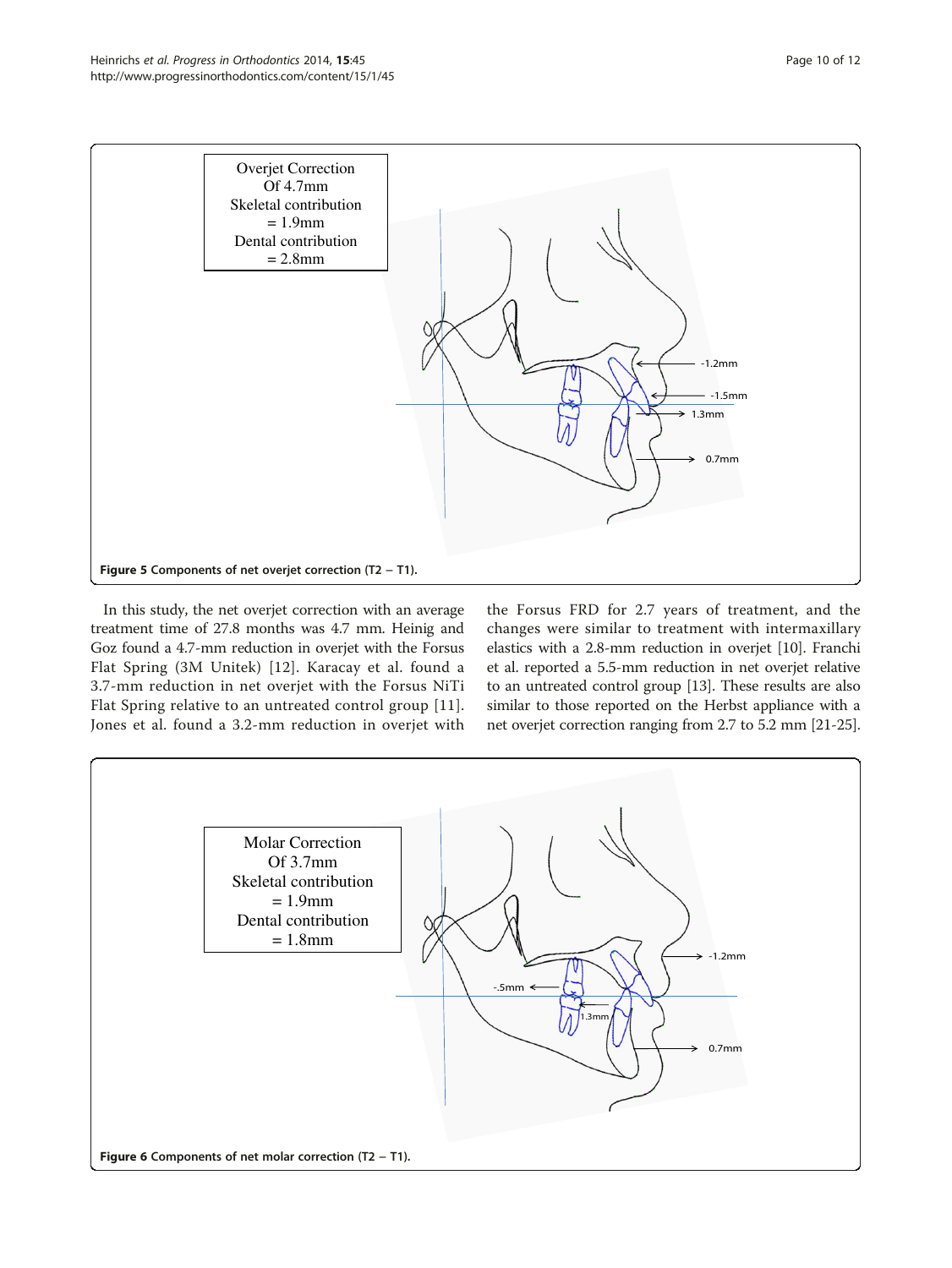<span id="page-10-0"></span>

The change in overjet was partially contributed by a restraint in the forward movement of the maxilla by 1.2 mm. Franchi et al. also reported a restraint in sagittal growth of 1.2 mm for 'A' point to Nasion perp [[13](#page-11-0)]. Karacay et al. found a net posterior movement of 'A' point of 0.7 mm with the Forsus Flat Spring [[11](#page-11-0)]. The slightly more posterior movement of the 'A' point in this study is probably due to the longer period of time that the Forsus FRD was left in place (average 9 months). This headgear effect has also been reported by fixed functional appliances such as the Herbst appliance [[21](#page-11-0)-[25\]](#page-11-0), Jasper Jumper therapy [\[26,27\]](#page-11-0) and intermaxillary elastics [\[10\]](#page-11-0). The mandibular base contributed 0.7 mm for the change in overjet correction. Franchi et al. reported a 1.8-mm increase in the total mandibular length (Co-Gn) with respect to untreated controls [[13](#page-11-0)]. Karacay et al. found a net forward movement of the mandibular base of 1.0 mm relative to a control group with the Forsus NiTi Flat Spring [[11](#page-11-0)]. Other studies with the Herbst appliance reported a greater forward movement in the mandibular base ranging from 0.9 to 4.5 mm [\[2,21,22\]](#page-11-0). However, a controlled clinical trial [[7\]](#page-11-0) following patients treated with FRD for 2.3 years after completion of comprehensive treatment showed no significant sagittal changes but mainly dentoalveolar changes [[14\]](#page-11-0).

The overjet correction was also partially contributed by dentoalveolar changes. In this study, a retraction of the maxillary incisors (1.5 mm) and a forward movement of the mandibular incisors (1.3 mm) were noted. Karacay et al. found a 1.4-mm net retraction of the maxillary incisor and a 2.2-mm net protrusion of the lower incisor with the Forsus NiTi Flat Spring [\[15\]](#page-11-0). Franchi et al. reported significant retrusion of the upper incisors (1.5 mm)

and proclination of the mandibular incisors (2.5 mm) [[13](#page-11-0)]. This is probably a side effect of the telescoping coxial spring which has a tendency to procline the lower incisors similar to intermaxillary elastics.

The molar relationship was improved by a total of 3.6 mm. Heinig and Goz [\[12\]](#page-11-0) and Jones et al. [[10](#page-11-0)] found a molar relationship improvement of 3.9 and 3.2 mm, respectively, without a control group. Other studies with the Herbst appliance reported an improvement ranging from 2.4 to 4.6 mm [[21-25\]](#page-11-0). The change in molar relationship was contributed by changes in apical base as described above as well as a distal movement of the maxillary molars (0.5 mm) and a mesial movement of the mandibular molars (1.3 mm). Heinig and Goz found a 1.1 mm of distal maxillary molar movement and 1.7 mm of mesial mandibular molar movement with the Forsus NiTi Flat Spring [\[12](#page-11-0)]. Karacay et al. found a 1.97 mm of distal maxillary molar movement and 1.75 mm of mesial mandibular molar movement compared to a control group [[11](#page-11-0)]. Other studies with the Herbst appliance showed a range of 0.4 to 1.5 mm of distal maxillary molar movement and −0.3 to 1.6 mm of mesial mandibular molar movement [\[21-25](#page-11-0)]. However, a controlled clinical trial following patients treated with FRD for 2.3 years after completion of comprehensive treatment showed no significant sagittal changes but mainly dentoalveolar changes [\[14\]](#page-11-0).

The overbite was found to decrease with treatment (2.0 mm). This was accompanied by a slight increase in lower facial height (0.3 mm). However, the palatal plane (SNL-NL, 0.6°), mandibular plane (SNL-ML, 0.9°), and occlusal plane (SNL-OLs, 1.2°) all showed changes which were not statistically significant. There was a net intrusion of the maxillary molar of 0.4 mm. This is in contrast to